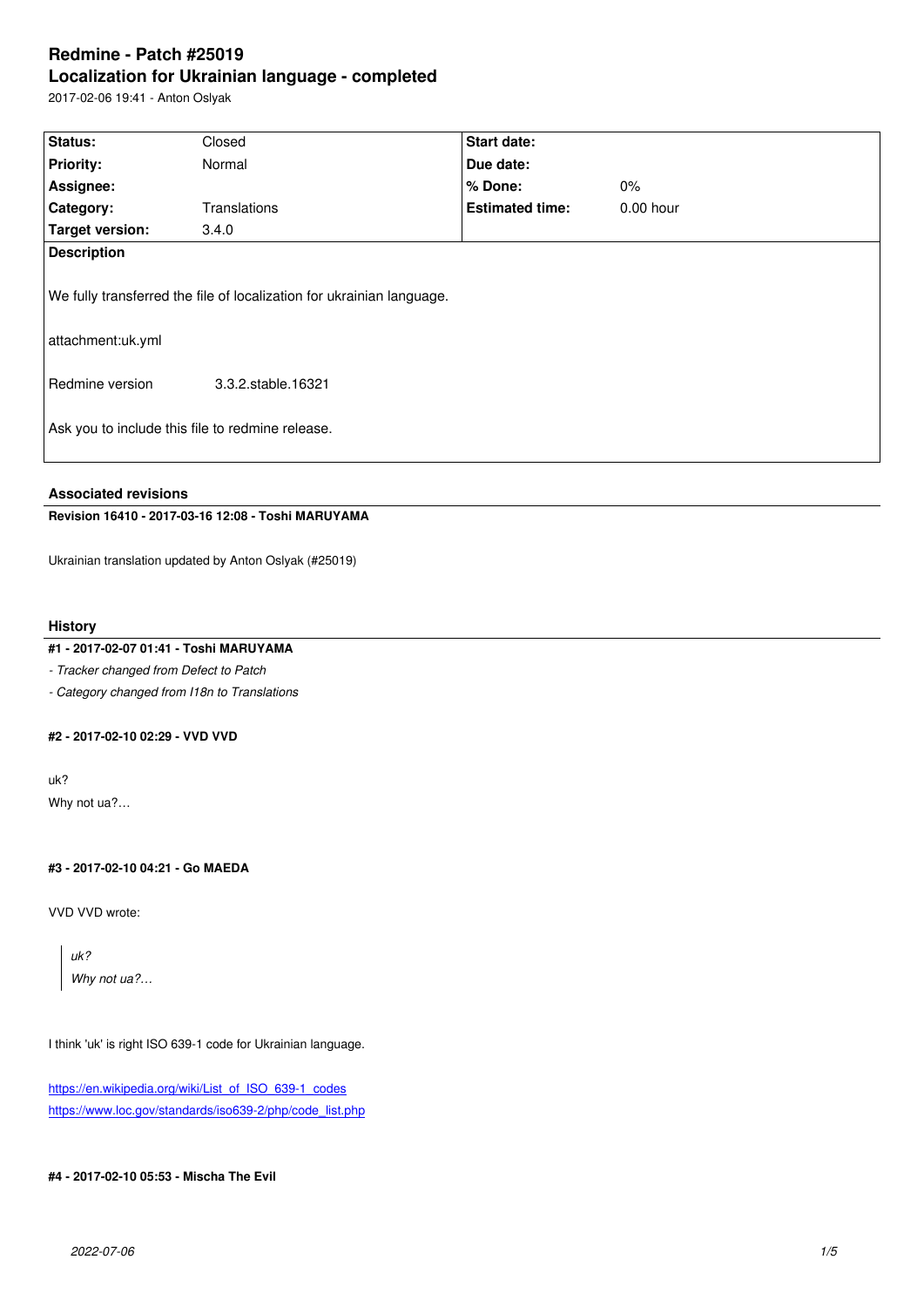with Figure core.

@Anton Oslyak: can you provide a patch1 against current trunk for this? That would make the life of the committer much prettier.. And can you also translate:

- [the](https://github.com/svenfuchs/rails-i18n/issues/285) wiki toolbar language file: source:/trunk/public/javascripts/jstoolbar/lang/jsto[olbar-uk.js](http://www.iana.org/assignments/language-subtag-registry/language-subtag-registry)
- the bundled help files: source:/trunk/[p](#fn1)ublic/help/uk

Ref.: [[HowTo\_translate\_Redmine\_in\_your\_own\_language]].

Thanks for your contribution.

1 see [[patch]] and [[How\_to\_create\_patch\_series\_on\_Mercurial\_and\_Git]] for instructions

## **#5 - 2017-02-14 00:52 - Anton Oslyak**

*- File ukrainian\_localization.diff added*

*- File Ukrainian\_localization.zip added*

Done!

URL: https://svn.redmine.org/redmine/trunk revision: 16333

Trans[lated files:](https://svn.redmine.org/redmine/trunk)

./config/locales/uk.yml

- ./public/javascripts/jstoolbar/lang/jstoolbar-uk.js
- ./public/help/uk/wiki\_syntax\_markdown.html
- ./public/help/uk/wiki\_syntax\_textile.html
- ./public/help/uk/wiki\_syntax\_detailed\_textile.html
- ./public/help/uk/wiki\_syntax\_detailed\_markdown.html

#### **#6 - 2017-02-14 01:30 - Anton Oslyak**

#### Btw,

Inside Ukraine everywhere:

- national domain **.ua**
- at car number plates,
- at the documents,
- even in currency sign UAH (Ukrainian hryvnia)

Used UA symbols, not UK

But in my international passport.

Country code: UKR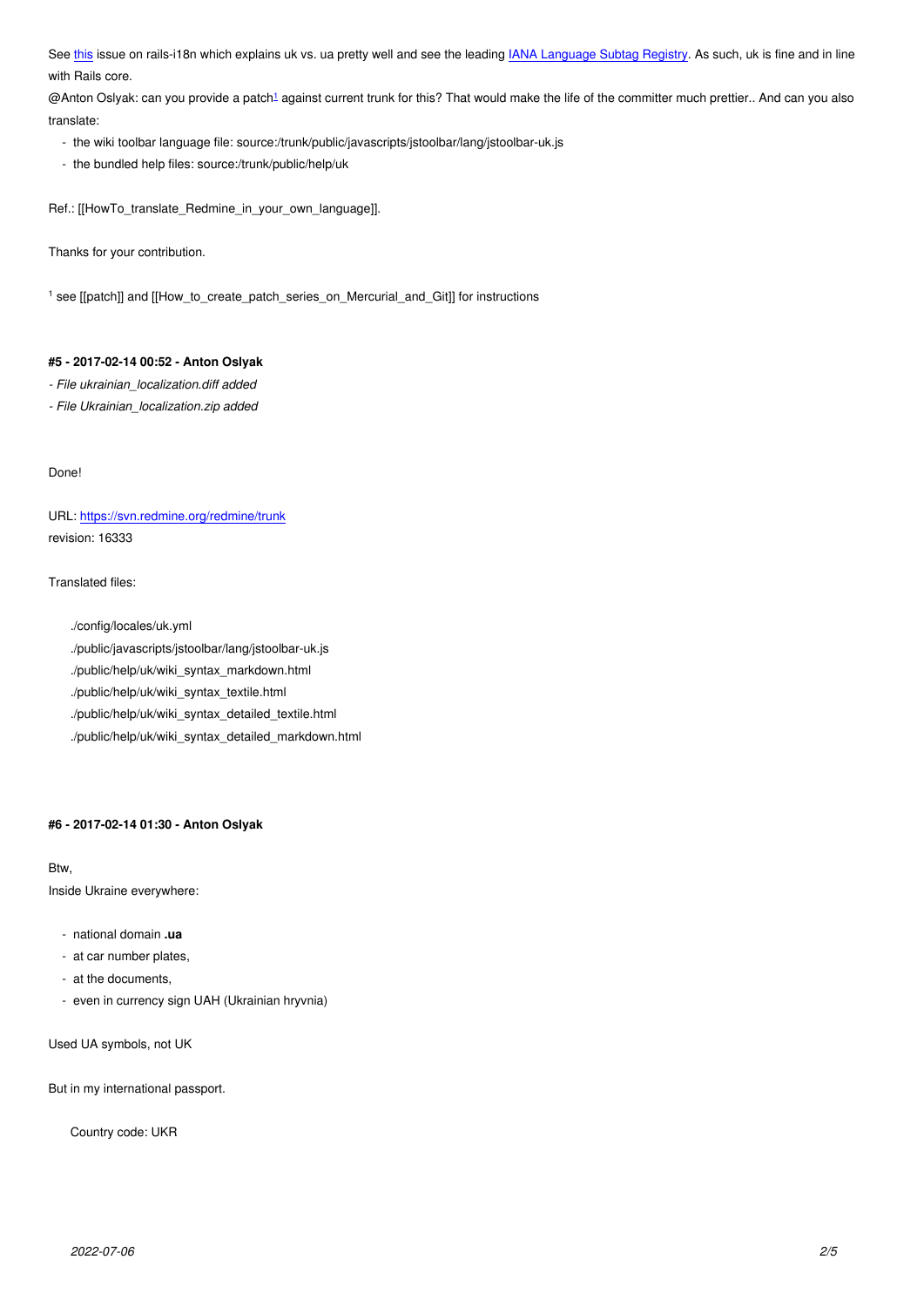So, I think that correct variant is for two chars UA and for three chars UKR

P.S. But I don't think it [has really ma](https://translate.google.com/?prev=_t&hl=ru&ie=UTF-8&eotf=1&text=&sl=en&tl=ru#en/uk/UK)tter.

## **#7 - 2017-02-14 09:09 - Mischa The Evil**

Anton Oslyak wrote:

*Done!*

*URL: https://svn.redmine.org/redmine/trunk revision: 16333*

It seems [something went wrong as your patch is](https://svn.redmine.org/redmine/trunk) reverting r16206, r16207 and r16208. Probably it is not made against current trunk. Can you please fix this?

Anton Oslyak wrote:

*Btw,*

*Inside Ukraine everywhere:*

- *national domain .ua*
- *at car number plates,*
- *at the documents,*
- *even in currency sign UAH (Ukrainian hryvnia)*

*Used UA symbols, not UK*

*But in my international passport. [Country code: UKR]*

*Even Google translator translate UK from English to Ukrainian as Great Britain*

*So, I think that correct variant is for two chars UA and for three chars UKR*

*P.S. But I don't think it [has really ma](https://translate.google.com/?prev=_t&hl=ru&ie=UTF-8&eotf=1&text=&sl=en&tl=ru#en/uk/UK)tter.*

Well, the international passport seems to use ISO 639-2 for the country code. UA is the official ISO 3166-1 *country* code whereas uk is the official ISO 639-1 *language* code.

## **#8 - 2017-02-14 13:13 - Anton Oslyak**

*- File ukrainian\_localization\_without\_uk\_yml.diff added*

Let's break it's in a few steps

First of all I fixed all files exept uk.yml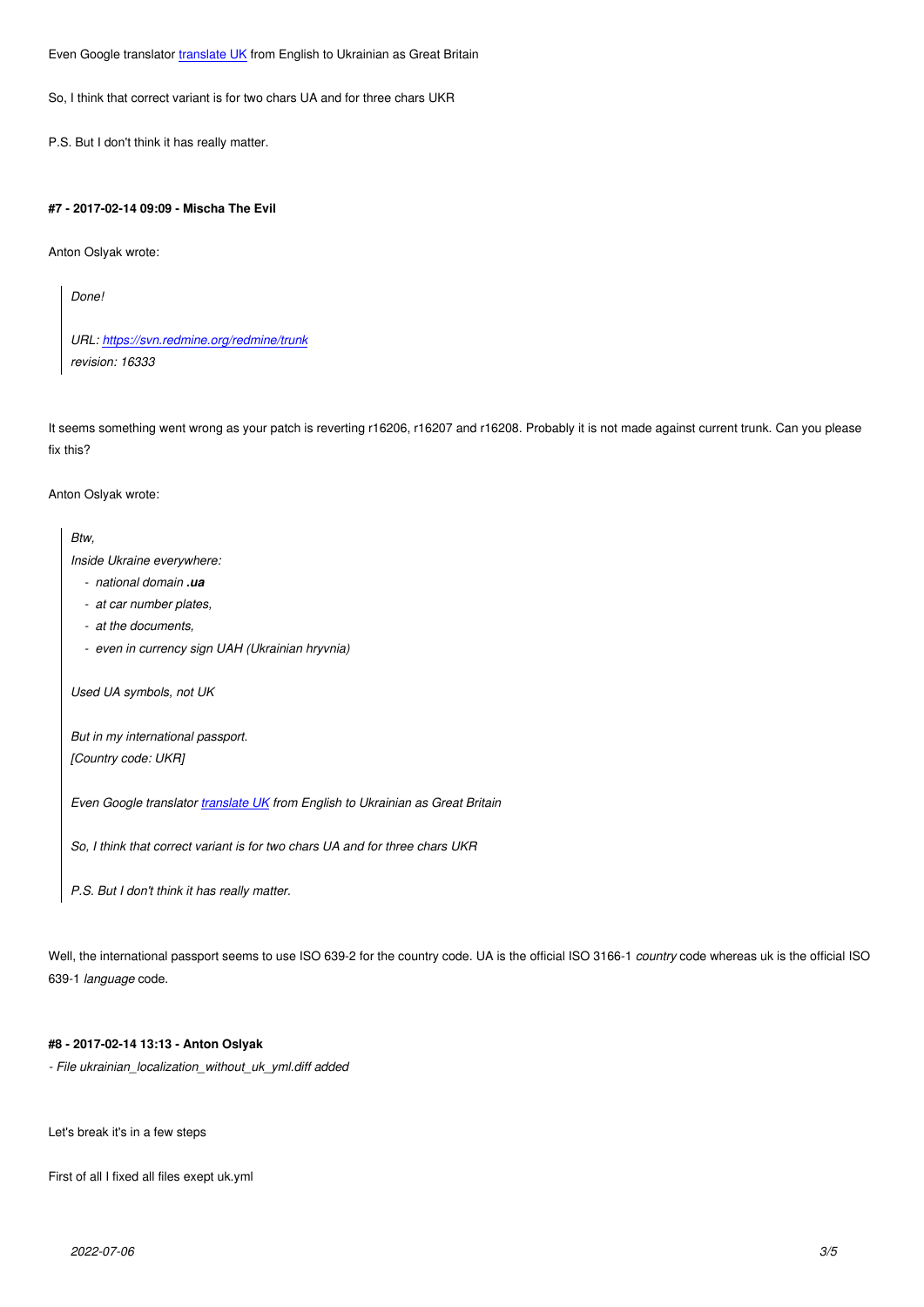## **#9 - 2017-02-14 18:49 - Anton Oslyak**

*- File ukrainian\_localization\_without\_uk\_yml.patch added*

#### **#10 - 2017-02-15 10:21 - Mischa The Evil**

Anton Oslyak wrote:

- *File ukrainian\_localization\_without\_uk\_yml.diff added*
- *File ukrainian\_localization\_without\_uk\_yml.patch added*

*First of all I fixed all files exept uk.yml*

*Please check it*

Done, both (they are actually equal besides the extension) apply cleanly onto current trunk @ r16333. I haven't done (and am unable to do) any substantial review of these patches as I'm not a speaker of the respective language, but they 'structurally' look good.

## **#11 - 2017-02-15 12:55 - Anton Oslyak**

Yes, files was identical besides the extension

Why when

svn co https://svn.redmine.org/redmine/trunk

I don't see my changes???

And last changes in repository

2017-02-12 16:09:07 +0200

## **#12 - 2017-03-16 12:06 - Toshi MARUYAMA**

*- Target version set to 3.4.0*

## **#13 - 2017-03-16 13:02 - Toshi MARUYAMA**

*- Status changed from New to Closed*

Committed in trunk r16410, thanks.

| <b>Files</b>               |         |            |              |
|----------------------------|---------|------------|--------------|
| uk.yml                     | 75.8 KB | 2017-02-06 | Anton Oslyak |
| Ukrainian localization.zip | 35.5 KB | 2017-02-13 | Anton Oslyak |